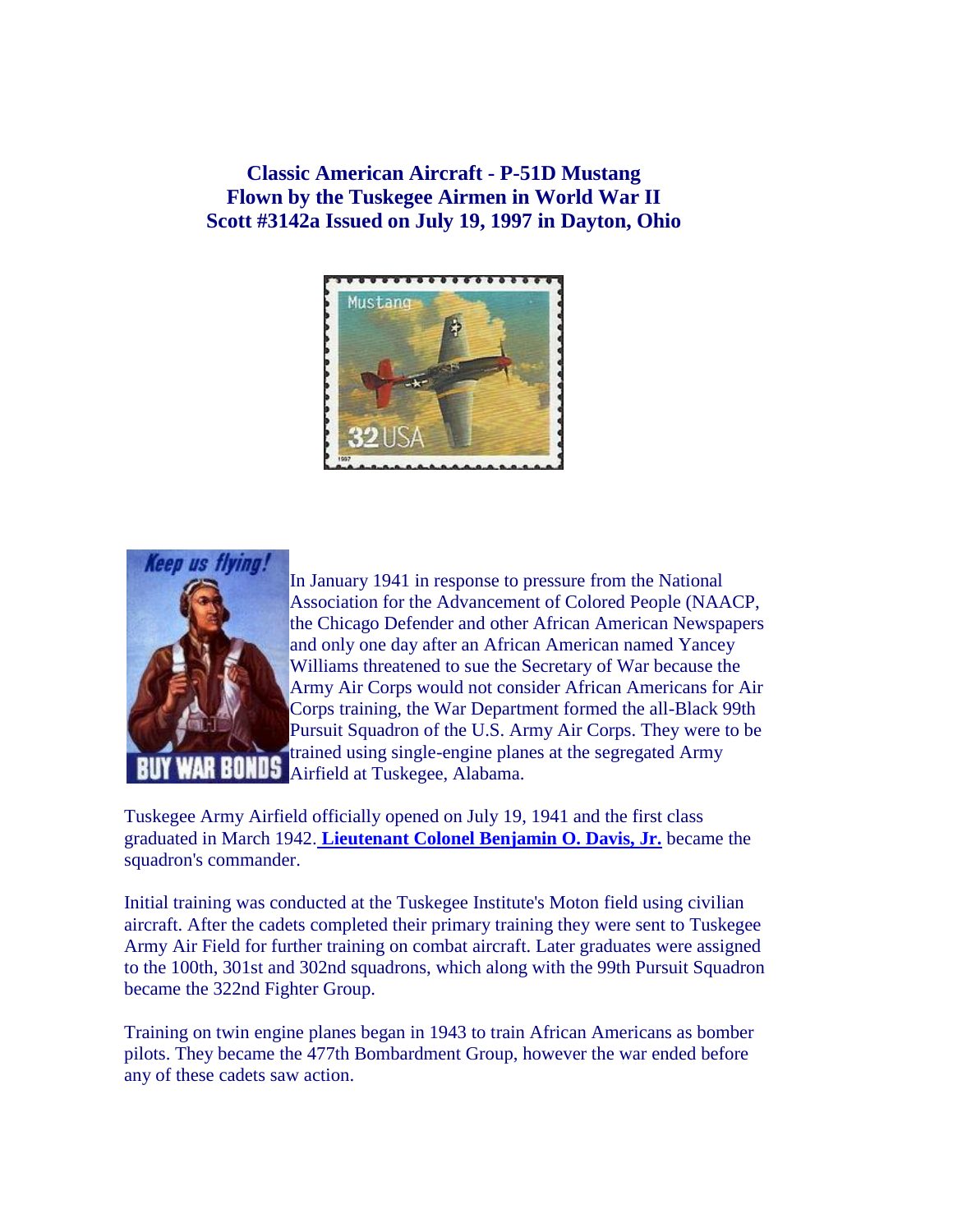Tuskegee graduated 992 pilots of which 450 saw combat action. Over 150 of these African American pilots lost their lives either in combat or in training. The Tuskegee Airmen flew 1,578 combat missions, (more than any other unit in Europe) and over 15,500 sorties. They destroyed 261 enemy aircraft and were the recipients of over 850 medals.

Additionally, African American soldiers were trained for ground crew and aircrew duties; engineers, navigators, bombardiers, gunners, mechanics, and armorers.

The **Tuskegee Airmen** received further training in French Morocco, before their first mission, on June 2, 1943, a strafing attack on Pantelleria Island, an Italian island in the Mediterranean Sea. Later that year the Army activated three more squadrons that, joined in 1944 by the 99th, constituted the 332nd Fighter Group. The 332 Fighter Group was the Army Air Corps' only escort group that did not lose a single bomber to enemy planes.

The Tuskegee Airmen had to overcome not only the German Luftwaffe, but the racism that was endemic to and rampant within the United States military. In fact many of their fellow white soldiers referred to them as the "Spookwaffe" or "Eleanor Roosevelt's niggers."

The 332nd Fighter Group were also known as the "Red Tails" for the red tailpieces on their P-51 Mustangs. There was one group of white pilots and flyers who not only respected the "Red Tails" but were more than happy to see them alongside. These were the bomber crews who knew that the "Red Tails" would get them home safely.

During the spring of 1945 the 332nd Fighter Group took part in an all-out offensive against German occupied countries in eastern Europe including the heavily defended oil fields at Ploesti in Romania On March 24, 1945 the 332nd took part in the longest flight mission in the history of the Fifteenth Air force; a flight of over 800 miles each way from Italy to Berlin

They shot down 25 enemy planes in two days alone on March 31st to April 1st.

In March 1945, The 477th Bombardment Group was moved to Freeman Field in Indiana. The white base commander, Colonel Robert Selway had issued a document called Regulation 85-2 which endorsed a strict segregationist policy. On April 5, 1945, African American Pilots led by 2nd Lt. Roger C. Terry and Lt. Marsden Thompson of the 477th Bombardment Group attempted to enter the segregated Officer's Club and on April 9th, Selway ordered them all of the Black officers to sign a statement that they had read and accepted Regulation 85-2. The Black officers refused in an incident which became known as the Freeman Field Mutiny. It was not until August 12, 1995 that the Air Force finally cleared the service records of the Tuskegee Airmen involved in the incident.

I would enthusiastically recommend the book "*[American Patriots](http://www.amazon.com/exec/obidos/ASIN/0375502793/qid=1048211395/sr=2-1/ref=sr_2_1/104-6144881-6888710)*" by Gail Buckley for further reading concerning the Tuskegee Airmen and all of the African American